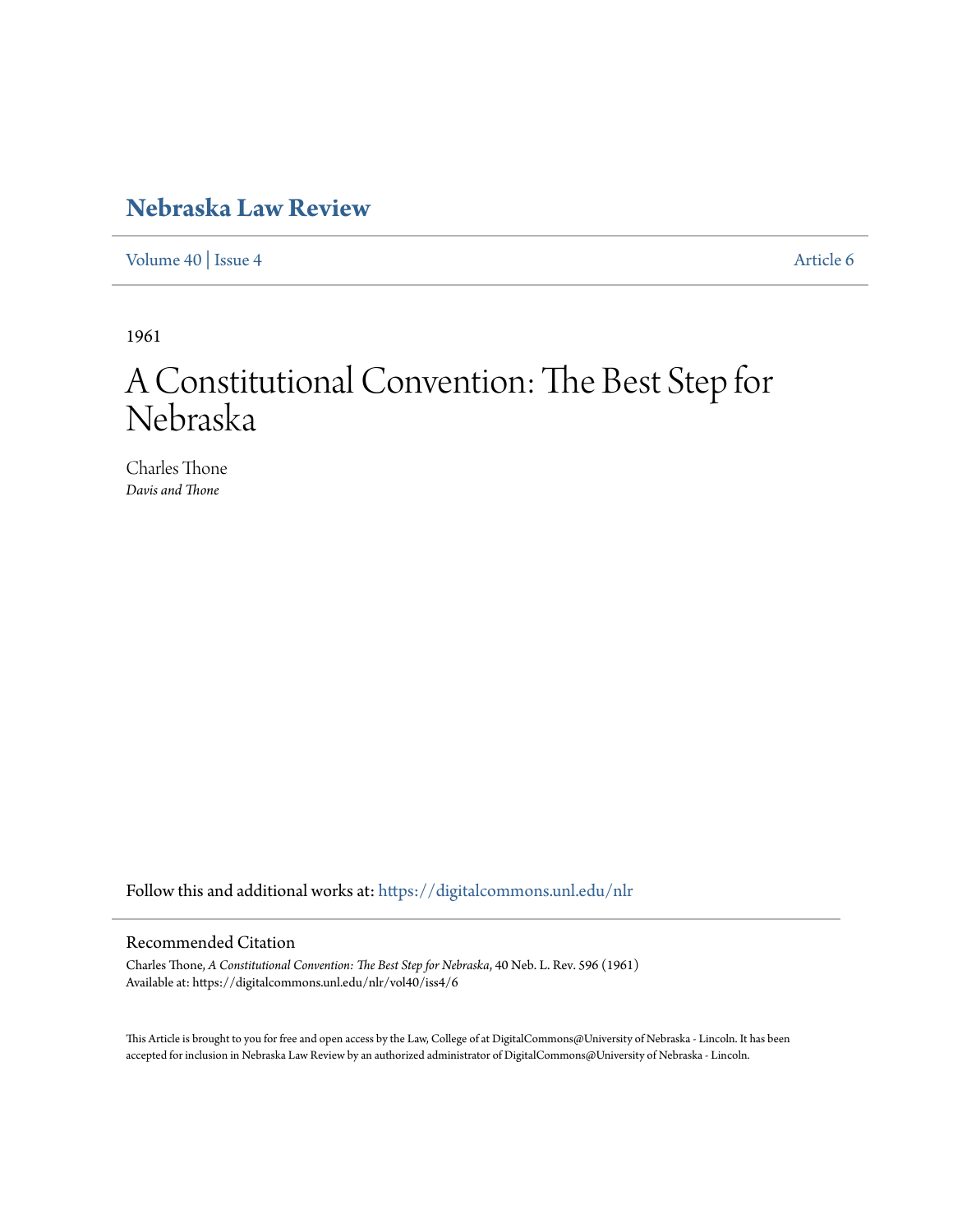## **IS THERE A NEED FOR A STATE CONSTITUTIONAL CONVENTION?**

*The* most *obvious-and the most comprehensive-manner of revising a state constitution is through the work of a constitutional convention. Two Nebraska attorneys, both graduates of the University of Nebraska College of Law and both leaders in state government, express opposing views on the need for calling a convention in the two articles below. Charles Thone, Nebraska Republican State Chairman, states the case for the proponents of the convention method of revision. Former State Senator Ray C. Simmons dissents and states his position that the Legislature is able and will continue to be able to amend the Constitution when and if revision is necessary.*

*The Editors*

### **A Constitutional Convention: The Best Step For Nebraska**

#### **Charles Thone\***

Among the hardy political perennials is the question of the need for constitutional revision in Nebraska. Assuming that there is a need for revision, or that there should at least be a thorough reappraisal of our constitution in the light of the state's present day needs, what method should be followed to carry this out? The Nebraska Constitution prescribes three different methods for originating constitutional amendments. Amendments may be originated by act of the legislature,<sup>1</sup> by initiative petition,<sup>2</sup> or by constitutional convention **.3**

The best results can be accomplished by means of the constitutional convention.

The principal advantage which recommends this method is

- **I** NEB. CONST. art. XVI, § 1.
- 2 NEB. CONST. art. III, § 2.
- 3NEB. CONST. art. XVI, § 2.

<sup>\*</sup>LL.B., 1950, University of Nebraska. Partner, Davis and Thone, Lincoln, Nebraska.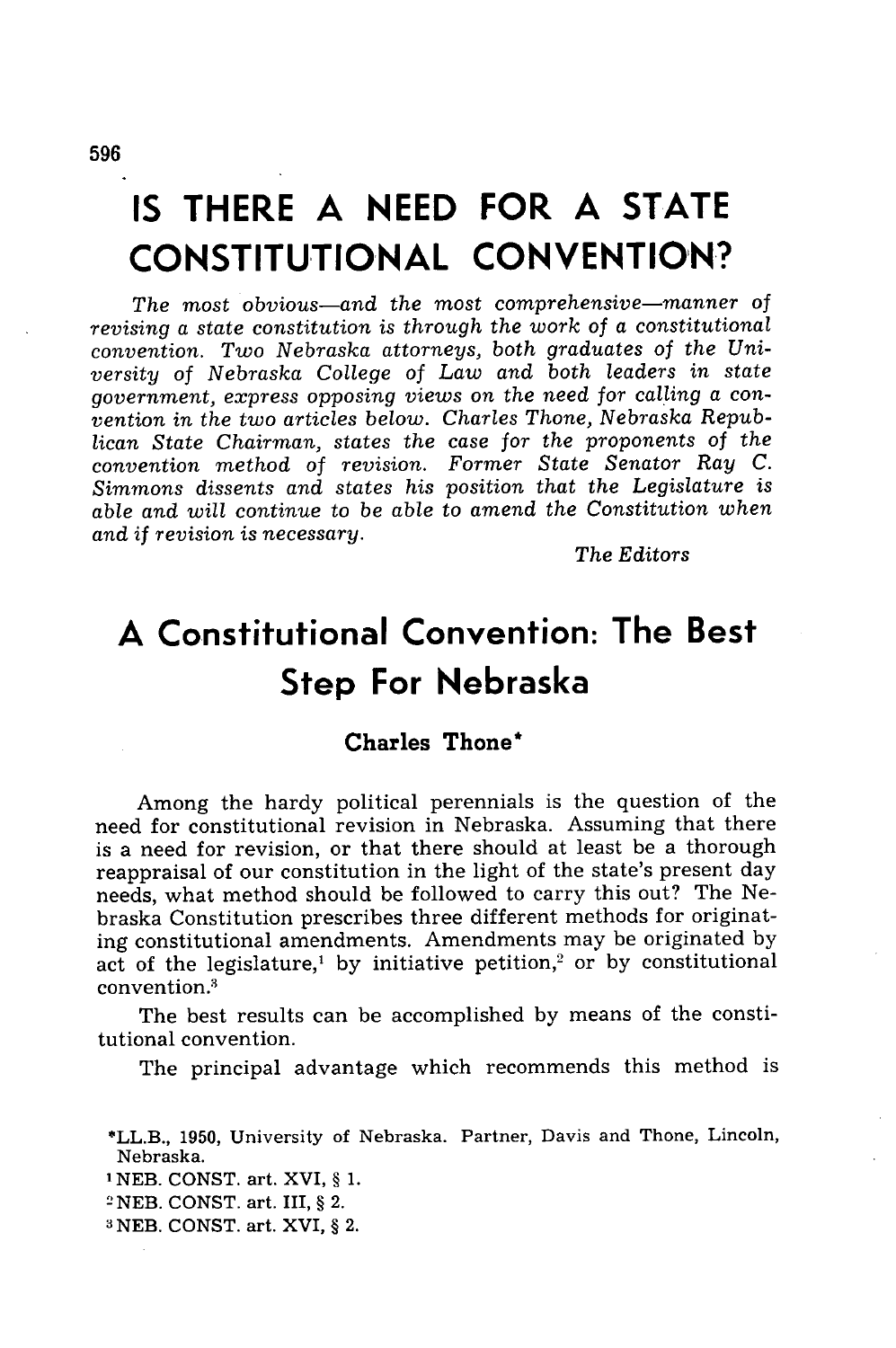that the convention system is much better adapted to effectuating major revision. This consideration was pointed out by a committee of the Nebraska Legislature which was appointed in 1949 to study the need for constitutional revision. In its 1950 report, the committee recommended that a constitutional convention be called and made the following statement in its "Conclusions and Recommendations": 4

2. If relatively few changes are required, and if these changes are of a simple nature, they may be effected through specific amendments which could be proposed one or two at a time, either by the legislature or by initiative petition.

3. If the constitution is in need of extensive revision, requiring numerous changes both technical and substantive in character, then the calling of a constitutional convention would appear to be the most satisfactory method by which such revision could be accomplished.

Under the convention system, the constitution can be reviewed as a whole at the time amendments are considered thereby eliminating conflicting or doubtful terminology that might otherwise occur in the amending process. Amendment by legislative action or initiative petition necessarily involves a piecemeal or "patching-up" procedure and should be limited to those instances where relatively minor changes are contemplated.

Keeping in mind the underlying principle that our government derives all of its powers from the consent of the governed, the people have the inherent right to make such changes as they deem fit in the constitution which is the basic instrument by which they have delegated authority to their government. The constitutional convention provides one of the most democratic and representative institutions by which they are able to exercise this right.

The importance of this institution has been recognized in all of the states. The constitutions of all but twelve<sup>5</sup> states make express provision for the constitutional convention, and in those remaining twelve states the use of the convention has been upheld by judicial decision.

The people of Nebraska have had three previous experiences with the constitutional convention. In 1871 a convention convened and framed a constitution which was rejected by the electorate. Four years later a convention drafted the Constitution of 1875 which was adopted by the people. Nebraska's last constitutional

**<sup>4</sup>** Nebraska Legislative Council Committee, *Proposed Changes in the State Constitution,* Comm. Rep. No. 27 at 25 (July 1950).

<sup>5</sup> Arkansas, Connecticut, Indiana, Louisiana, Massachusetts, Mississippi, New Jersey, North Dakota, Pennsylvania, Rhode Island, Texas, and Vermont.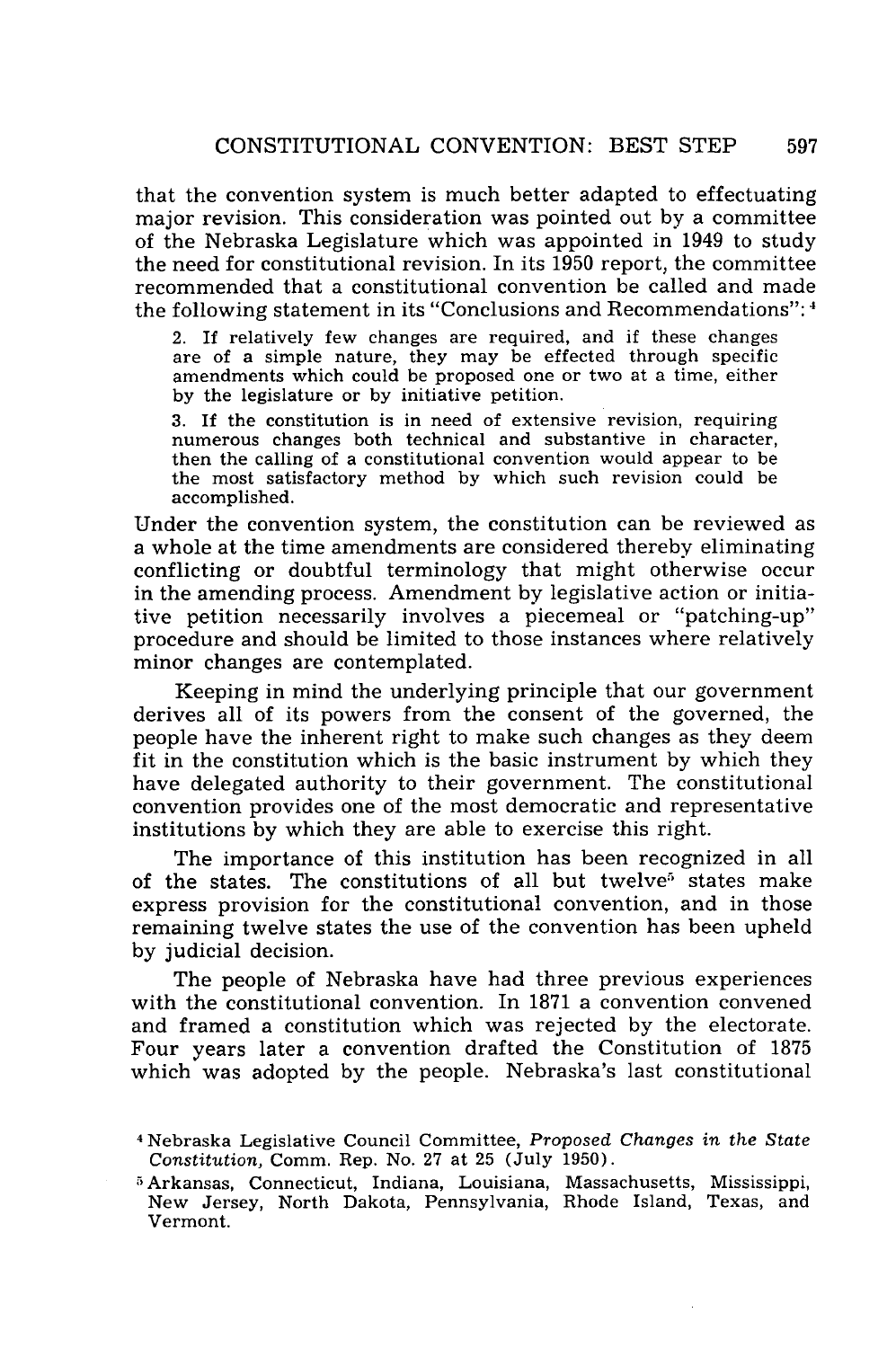convention was held during the period from December 1919 until March 1920 and proposed forty-one amendments which were subsequently adopted.

The procedure prescribed by the Nebraska Constitution for amending by constitutional convention may be outlined as follows: **<sup>6</sup>**

- 1. Legislature proposes that a convention be called.
- 2. Electors vote on proposal for calling convention.
- 3. Legislature provides by law for the calling of the convention.
- 4. Electors nominate and elect convention delegates.
- 5. Convention delegates meet and propose constitutional amendments.
- 6. Electors vote on proposed amendments.

A three-fifths vote of the members of the Legislature is required before the question as to whether or not a convention shall be held can be submitted to the voters. The experience of Nebraska and other states which have similar provisions shows that legislatures do not make these proposals frequently. Legislatures, generally, seem to have a reluctance towards calling conventions. The reasons for this attitude are probably debatable; however, it is no doubt partially due to public indifference. At any rate it should be noted that the initial move toward the calling of a convention must be made by the legislature, and, to that extent, those who desire a convention must first look to the legislature.

Since legislatures are functionally responsive to the will of the people, it is assumed that the legislature will act, once sufficient public interest has been generated. There has been some speculation as to whether or not a proposal for a convention could be presented to the voters by initiative petition; however, this is extremely doubtful since the constitution makes no express provision for this procedure.

The constitution provides that the vote on the proposition to call a convention shall be taken "at the next election of members of the Legislature." At that time a majority of the votes cast on the proposition must be in favor of calling the convention, and such majority vote must comprise not less than thirty-five per cent of the total votes cast at the election.

If the electors vote in favor of a constitutional convention, it becomes the duty of the legislature at its next session to provide by

598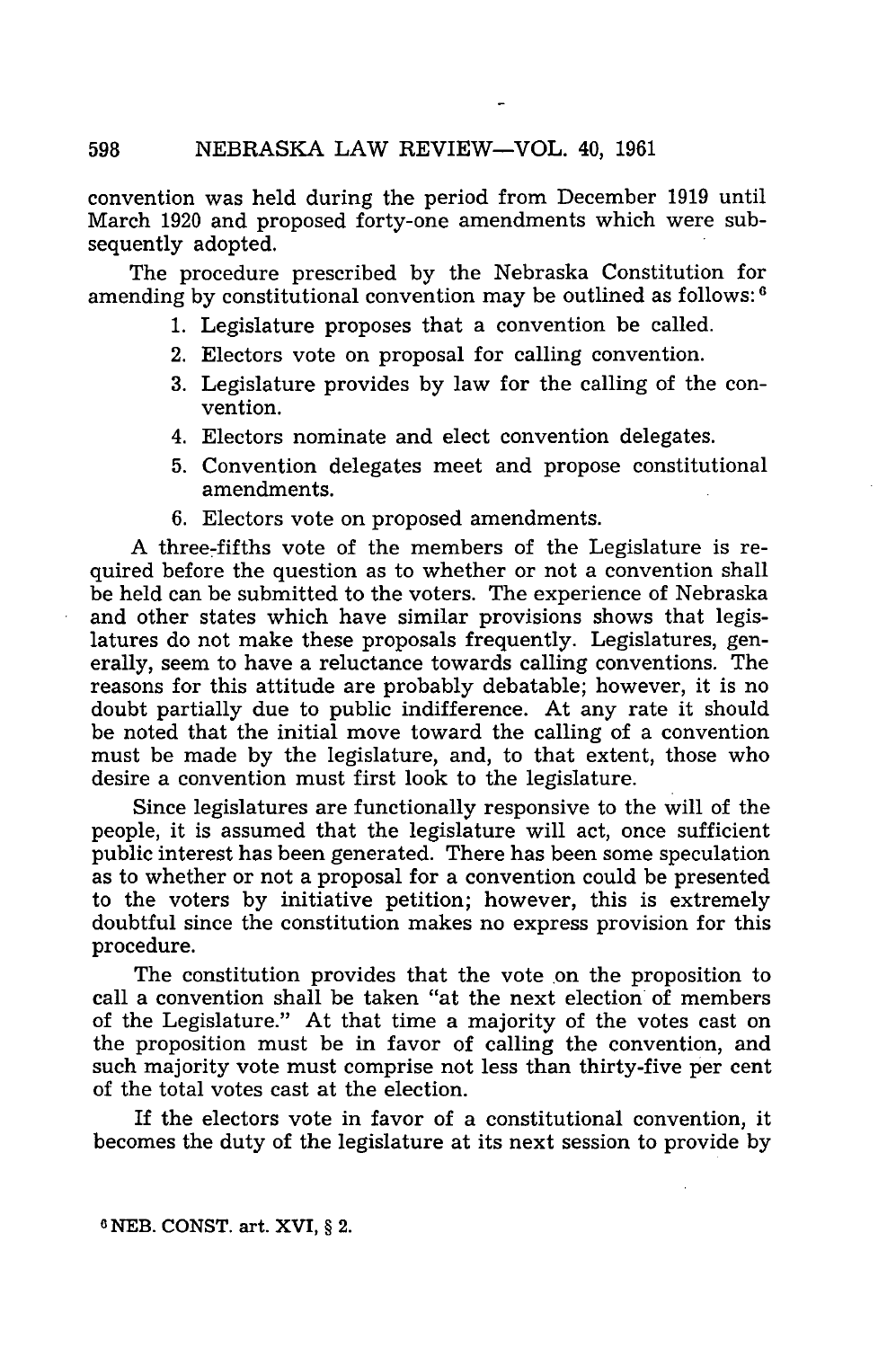law for the calling of the convention. As for the details of the convention, the constitution sets out only two requirements. The total number of delegates must not exceed one hundred, and they must meet within three months after their election.

The statutes provide that the convention delegates shall be elected at a nonpartisan special election to be held on ". **.** . the first Tuesday after the first Monday in November in the year following the year the electors voted to call a constitutional convention." Two delegates are chosen from each legislative district.<sup>8</sup>

Candidates are nominated by nominating petitions which must be filed with the secretary of state not earlier than July 1 and not later than August 1 of the year in which the election of delegates is to be held. $9$  The nominating petitions must be signed by not less than five per cent of the qualified electors of the legislative district and must contain a minimum of one hundred signatures.<sup>10</sup> The statutes also prescribe the type of information which shall be contained on the petitions and provide that the secretary of state shall prepare suitable forms which shall be furnished the several county clerks.<sup>11</sup> If more than four persons are nominated in any legislative district, a nonpartisan primary must be held in that district on the third Tuesday after the first Monday in September before the special election of delegates; each elector is entitled to vote for two candidates, and the four candidates receiving the greatest number of votes are deemed nominated. <sup>12</sup>

The primary and special elections for the selection of delegates are conducted and their results certified in the same manner as provided by law for the election of members of the legislature.<sup>13</sup> The manner of filling vacancies is also the same as that which is prescribed for filling vacancies in the legislature. <sup>14</sup>

The statutes provide that the delegates shall convene in the legislative chamber at Lincoln at twelve o'clock noon on the first Tuesday in December following their election and that the convention shall be called to order by the secretary of state.15 Each

7NEB. REV. STAT. § 49-212 (Reissue 1960). *s Ibid.* **9** NEB. REV. STAT. § 49-219 (Reissue 1960). '0NEB. REV. STAT. § 49-214 (Reissue 1960). 11NEB. REV. STAT. **§§** 49-215 to -218 (Reissue 1960). 12NEB. REV. STAT. § 49-220 (Reissue 1960). **<sup>13</sup>**NEB. REV. STAT. §§ 49-213, -221 (Reissue 1960). **<sup>14</sup>**NEB. REV. STAT. § 49-223 (Reissue 1960). 15NEB. REV. STAT. § 49-222 (Reissue 1960).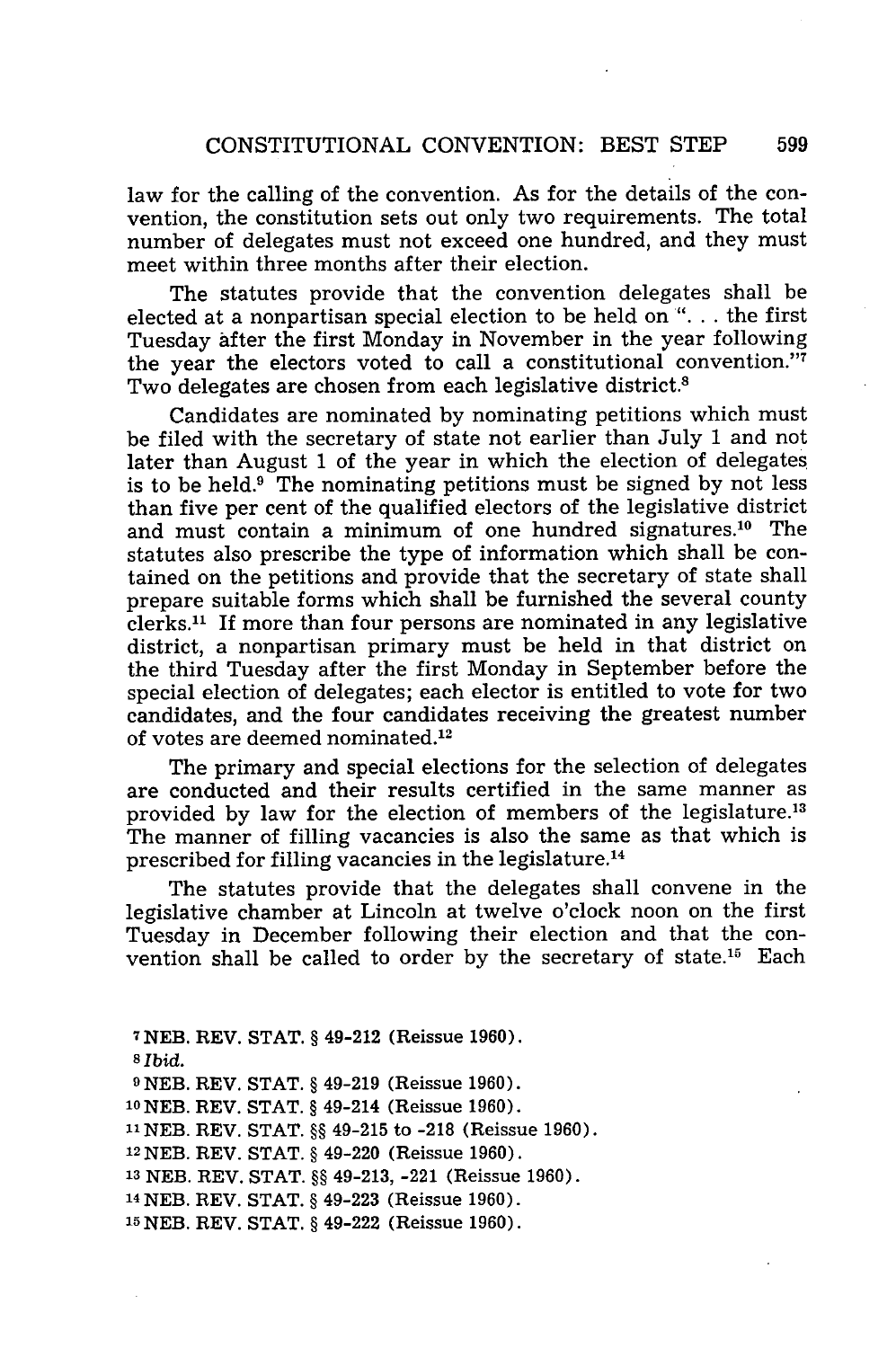delegate receives \$1200 compensation plus the same mileage allowance which is received **by** members of the legislature. <sup>16</sup>

Once convened, the convention: **<sup>17</sup>**

... shall have authority to (1) determine its own rules and proceedings; (2) elect such officers as it may deem necessary for the proper and convenient transaction of the business of the convention and prescribe their duties; **(3)** make provisions for the publication of its proceedings or any part thereof; and (4) provide for the securing of a copyright of any such publication for the state.

As for the actual workings of the convention, we can get a good picture of the general pattern of procedure which has been followed in other states from the following observations of Professor Albert L. Sturm: **1 8**

When a convention assembles, it normally follows the steps for initial or temporary organization covered in the convention act. **A** chairman or president is selected and a number of vice-presidents (or vice-chairmen) and other officers designated, rules are adopted and committees are appointed. In both organization and procedure, constitutional conventions are similar to the lower houses of legislative assemblies. **\* \* \***

The number of committees established **by** conventions is usually small. As a rule, each committee is assigned an article of the con- stitution for special study, or some other major subject involved in the work of the body. Most of the early weeks are devoted to extensive hearings, research and study of proposals, some of which have been introduced **by** delegates and others originated **by** the committees.

When committee reports have been submitted, their respective recommendations are debated and considered carefully in plenary session. Proposals may be accepted, amended, or otherwise modified, or rejected. Tentative approval **by** the convention in com- mittee of the whole is followed **by** the submission to a special committee on arrangement and style which prepares the draft for final consideration **by** the convention. **\* \* \***

When the business of the convention has been completed, it usually adjourns sine die.

Because of the magnitude of their work and the fact that the delegates will not be familiar with many of the issues which will be raised in the convention, it is important that a research program be carried on prior to the time the convention convenes. The vast amount of information which is available to the convention can thereby be digested and presented to the delegates in useable form. Having this research material ready for the delegates will enable

**16 NEB.** REV. **STAT. §** 49-230 (Reissue **1960). 17 NEB.** REV. **STAT. §** 49-225 (Reissue **1960). <sup>18</sup>**STURM, **METHODS** OF **STATE** CONSTITUTIONAL REFORM **99** (1954).

600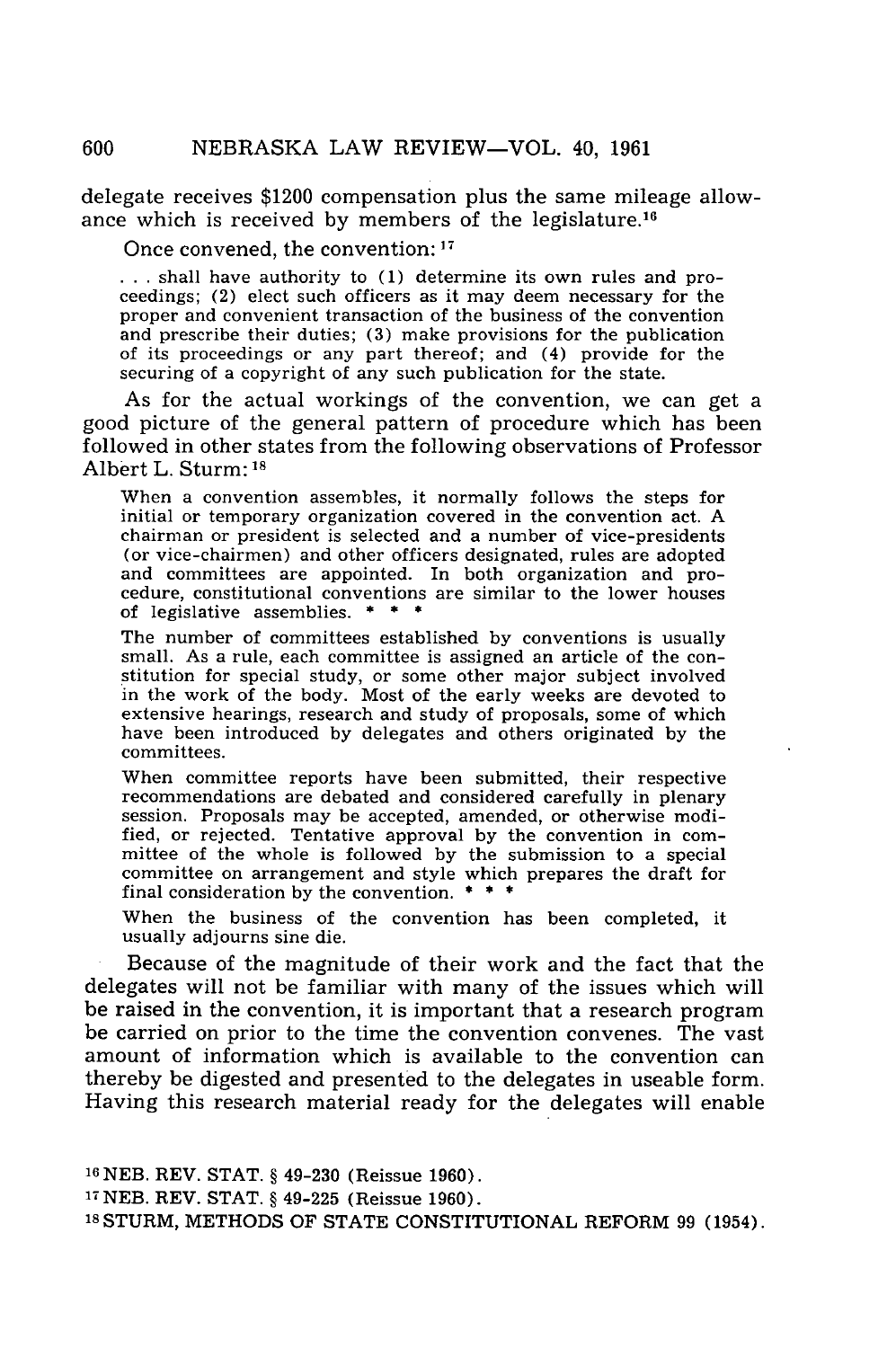them to conserve time and carry out their duties more effectively. In Nebraska provision has been made for the appointment of a committee to carry on such a research program: **19)**

For the purpose of aiding the convention in the discharge of its duties, the Supreme Court of the State of Nebraska shall, within thirty days after the proclamation of the Governor that the calling of a constitutional convention has been approved by the electors of this state, appoint a preliminary survey committee to consist of five members. The committee shall compile and tabulate information relating to the constitution of the different states or of other constitutional governments and such other information as the committee shall deem pertinent to the problems to be dealt with by the constitutional convention.

Members of the preliminary survey committee are paid their traveling expenses and actual expenses for food and lodging while away from  $h$ ome. $20$ 

The experience of other states leads to the conclusion that an effective research program is almost indispensable to the success of the modern day convention. The preliminary survey committee would be an important part of the Nebraska constitutional convention. It is also likely that independent civic groups and certain governmental organizations will assist the convention by preparing helpful materials on those issues in which they are interested.

If, upon completion of its work, the convention concludes that the constitution should be revised or amended, any changes which it suggests must be approved by the electors. The convention's proposals may be submitted to the electorate in the form of a new constitution to be voted on as a single measure, or its proposals may be submitted in a form which requires a vote on each separate amendment. All proposed amendments which are adopted by a majority of those voting on' the question then becomes the law of the state.

The convention system has the decided advantage that the delegates are able to devote all of their time and effort to the single task of revising the constitution. Obviously, the legislature which only meets biennially and is already burdened with its many other responsibilities, would not be able to concentrate its attention on the sole question of constitutional revision and would be hard pressed to find the time which is needed to study and deliberate the many aspects of constitutional revision.

It has also been pointed out that constitutional revision should

**<sup>19</sup>**NEB. REV. STAT. § 49-232 (Reissue 1960). 20 NEB. REV. STAT. § 49-233 (Reissue 1960).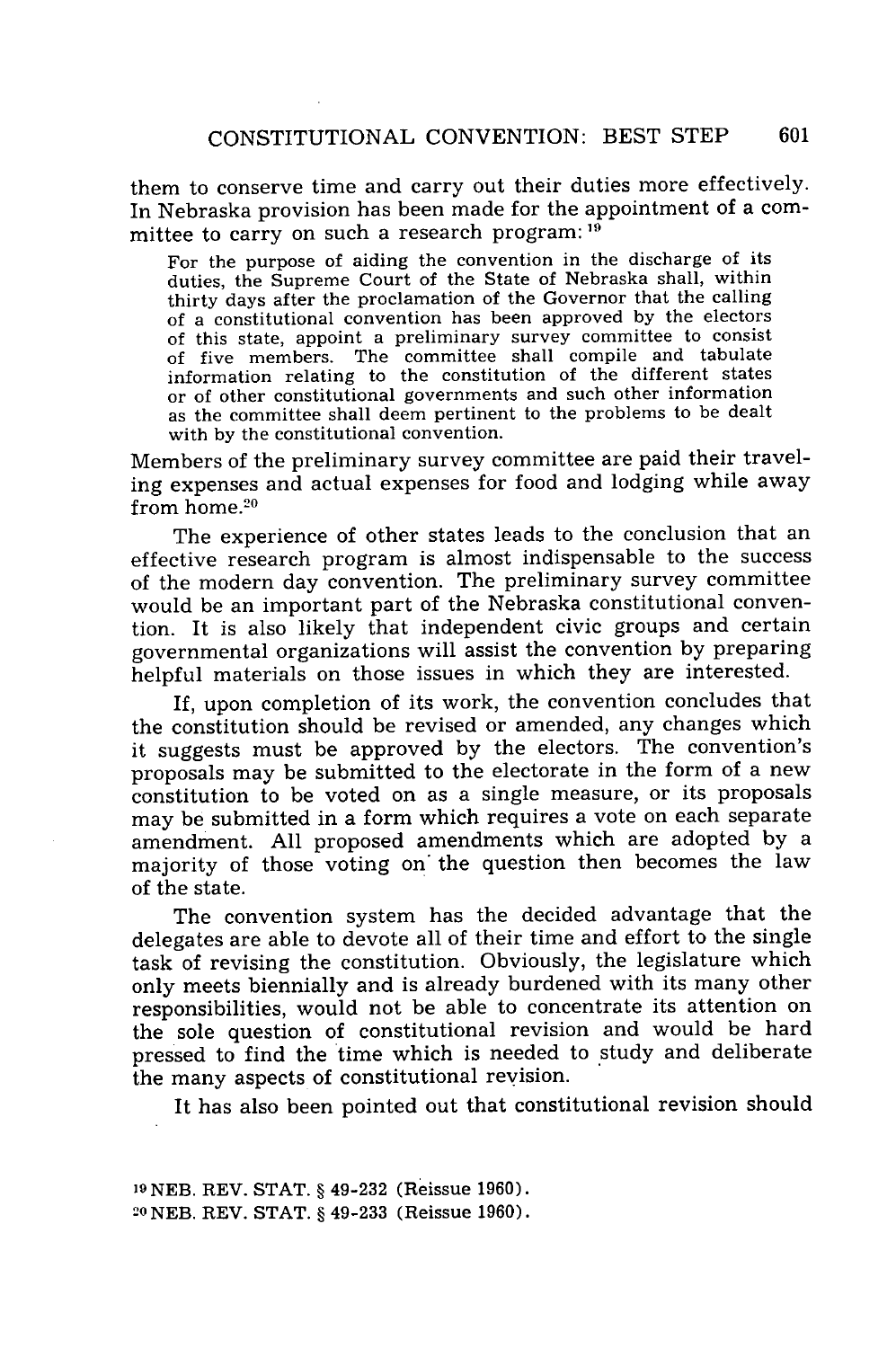be as free as possible from political overtones and that by its very nature the convention is less subject to political pressures than the legislature. Not having to stand for re-election when their job is completed, the delegates are likely to feel a greater amount of independence in their work.

Another distinct advantage of the constitutional convention is that it serves to educate the public. The attention which is focused upon the convention will naturally tend to arouse the public's interest in the activities of the convention. By following the reported hearings and debates of the convention, the people can become familiar with the issues and will be able to vote more intelligently. Delegates upon returning to their home districts can continue discussions and thereby create interest. Since public indifference has always been a stumbling block to constitutional reform, the element of public relations is an important consideration.

The convention system has proven itself an effective and efficient instrument of constitutional revision. It has been evaluated as follows: *21*

The constitutional convention continues to be the most efficacious method of conducting thoroughgoing constitutional reform. Preparatory research for and public participation in recent conventions have undoubtedly enhanced their effectiveness. The conventions themselves served as examples of "democracy in theory and practice" and added to popular understanding of basic American constitutional theory. Fears of radical departures from previous stitutional theory. Fears of radical departures from previous practice proved to be groundless; the conventions submitted modernized, somewhat stronger versions of their previous fundamental laws. State constitutional revisions by the convention method continues to be but a part of the continuing evolution of American government, an evolution essential to a dynamic society.

It has now been forty-one years since a constitutional convention was held in Nebraska. Of course, the passage of time alone would not dictate the need for change. However, we do know that by reason of growth and the changes that have occurred in many areas of state activities, problems have arisen which could not have been foreseen by those who drafted our present constitution. In this connection, it has been observed that:  $2\overline{2}$ 

A state constitution restricts the powers of state government. If such restrictions are specific and therefore meaningful, they are

21 PUBLIC ADMINISTRATION SERVICE, MAJOR PROBLEMS IN STATE CONSTITUTIONAL REVISION **51** (1960).

*Revision* **51** (1960).

<sup>22</sup> **11** KEN. S.B.J. 148 (1947).